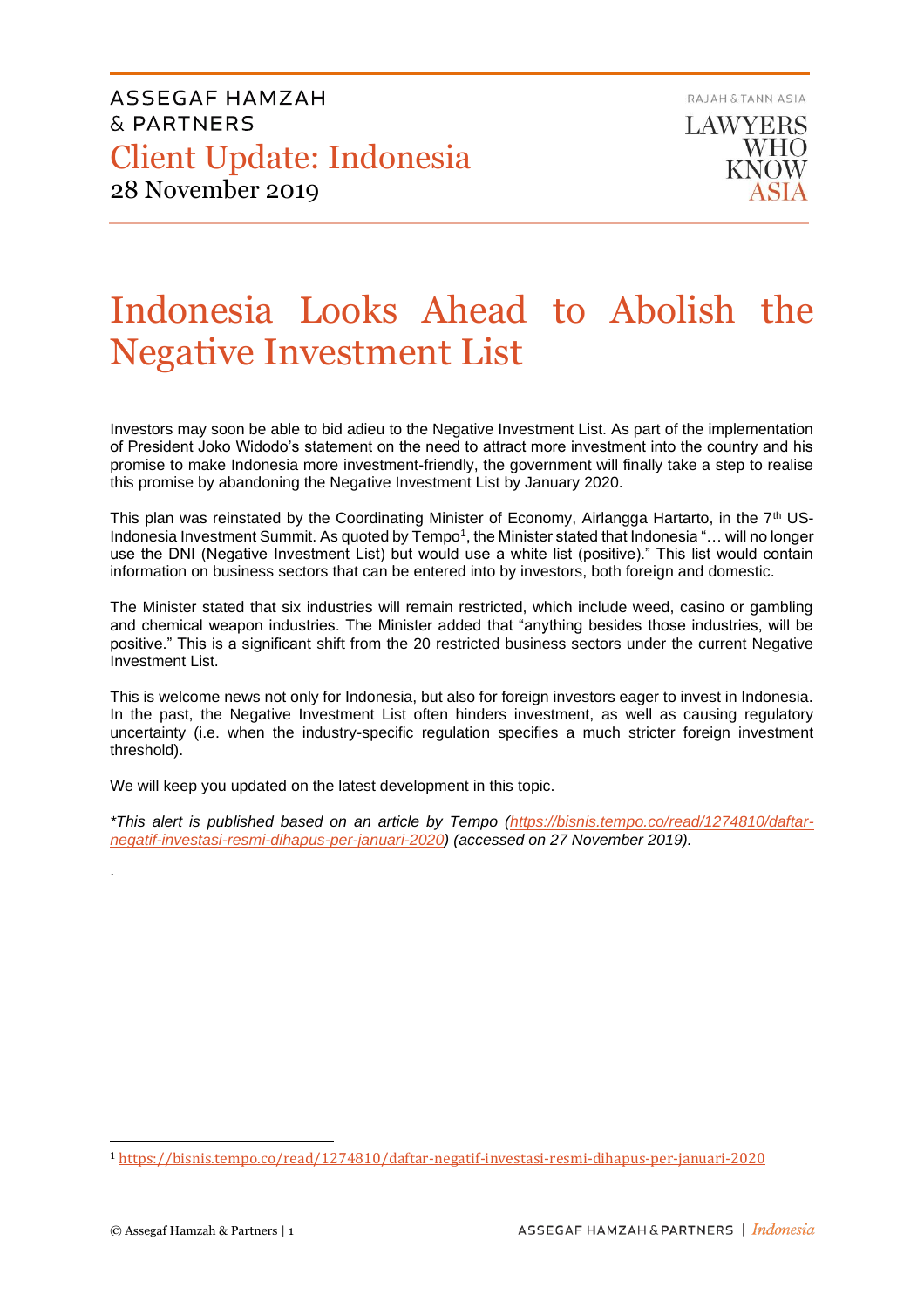# ASSEGAF HAMZAH & PARTNERS Client Update: Indonesia 28 November 2019

RAJAH & TANN ASIA



# **Contacts**



**Ahmad Fikri Assegaf** Partner

D +62 21 2555 7880 F +62 21 2555 7899 [ahmad.assegaf@ahp.id](mailto:ahmad.assegaf@ahp.id)



**Eko Ahmad Ismail Basyuni** Partner

D +62 21 2555 7802 F +62 21 2555 7899 [eko.basyuni@ahp.id](mailto:eko.basyuni@ahp.id)



**Tunggul P. Utomo** Partner

D +62 21 2555 7822 F +62 21 2555 7899 [tunggul.utomo@ahp.id](mailto:tunggul.utomo@ahp.id)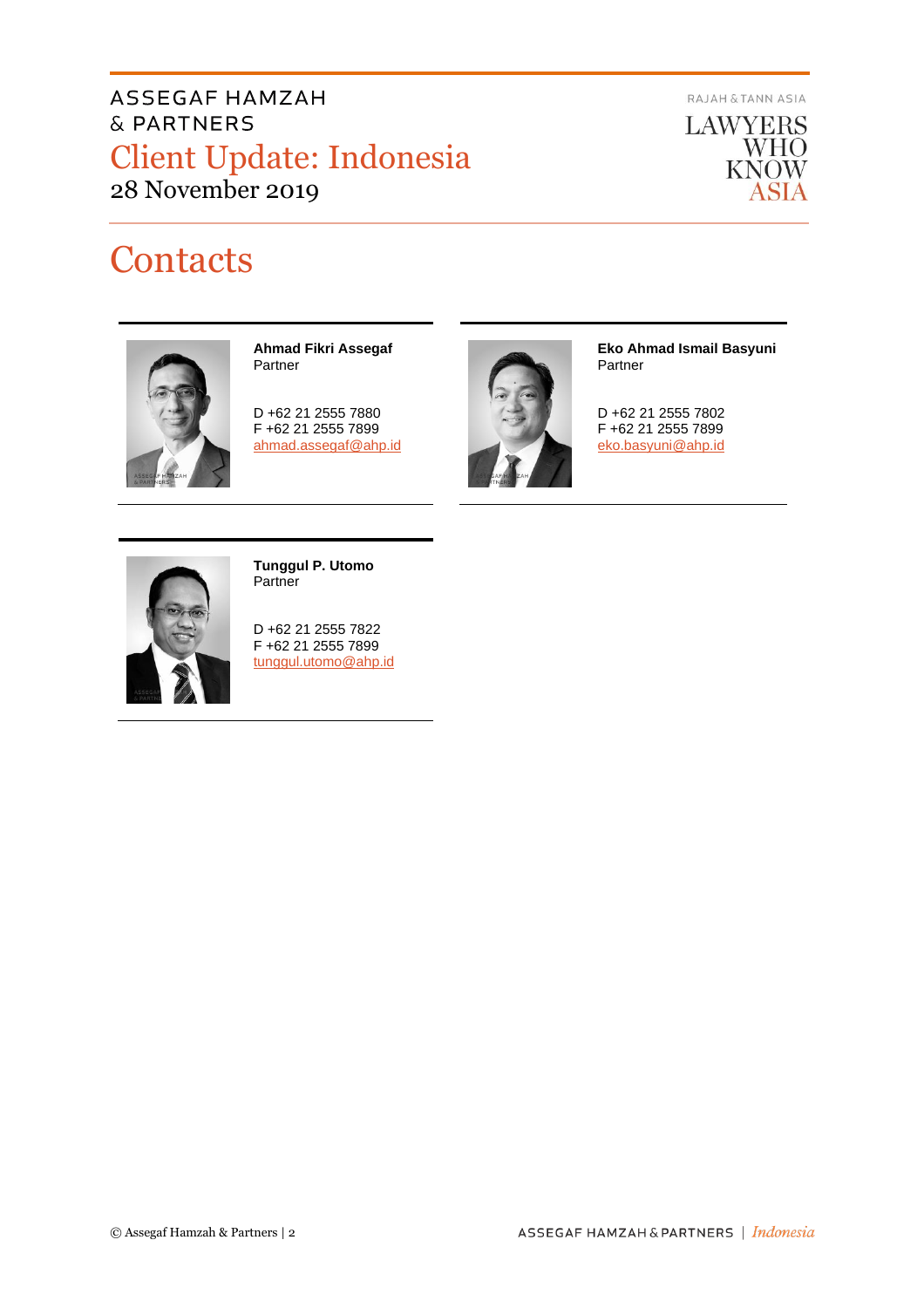## ASSEGAF HAMZAH & PARTNERS Client Update: Indonesia 28 November 2019



LAWYERS **WHO KNOW** 

# Our Regional Contacts

### RAJAH & TANN Singapore

**Rajah & Tann Singapore LLP** T +65 6535 3600 sg.rajahtannasia.com

### R&T SOK&HENG | Cambodia

**R&T Sok & Heng Law Office** T +855 23 963 112 / 113 F +855 23 963 116 kh.rajahtannasia.com

RAJAH & TANN 立杰上海 SHANGHAI REPRESENTATIVE OFFICE | China

### **Rajah & Tann Singapore LLP Shanghai Representative Office** T +86 21 6120 8818 F +86 21 6120 8820 cn.rajahtannasia.com

#### ASSEGAF HAMZAH & PARTNERS | Indonesia

**Assegaf Hamzah & Partners**

**Jakarta Office** T +62 21 2555 7800 F +62 21 2555 7899

**Surabaya Office** T +62 31 5116 4550 F +62 31 5116 4560 www.ahp.co.id

## RAJAH & TANN | Lao PDR

**Rajah & Tann (Laos) Co., Ltd.** T +856 21 454 239 F +856 21 285 261 la.rajahtannasia.com

### **CHRISTOPHER & LEE ONG** | Malaysia

**Christopher & Lee Ong** T +60 3 2273 1919 F +60 3 2273 8310 www.christopherleeong.com

#### RAJAH & TANN NK LEGAL | Myanmar

**Rajah & Tann NK Legal Myanmar Company Limited** T +95 9 7304 0763 / +95 1 9345 343 / +95 1 9345 346 F +95 1 9345 348 mm.rajahtannasia.com

**GATMAYTAN YAP PATACSIL** GUTIERREZ & PROTACIO (C&G LAW) | Philippines

**Gatmaytan Yap Patacsil Gutierrez & Protacio (C&G Law)**  T +632 8894 0377 to 79 / +632 8894 4931 to 32 F +632 8552 1977 to 78 www.cagatlaw.com

## RAJAH & TANN | *Thailand*

**R&T Asia (Thailand) Limited** T +66 2 656 1991 F +66 2 656 0833 th.rajahtannasia.com

#### RAJAH & TANN LCT LAWYERS | Vietnam

**Rajah & Tann LCT Lawyers**

**Ho Chi Minh City Office** T +84 28 3821 2382 / +84 28 3821 2673 F +84 28 3520 8206

#### **Hanoi Office**

T +84 24 3267 6127 F +84 24 3267 6128 www.rajahtannlct.com

Member firms are constituted and regulated in accordance with local legal requirements and where regulations require, are independently owned and managed. Services are provided independently by each Member firm pursuant to the applicable terms of engagement between the Member firm and the client.